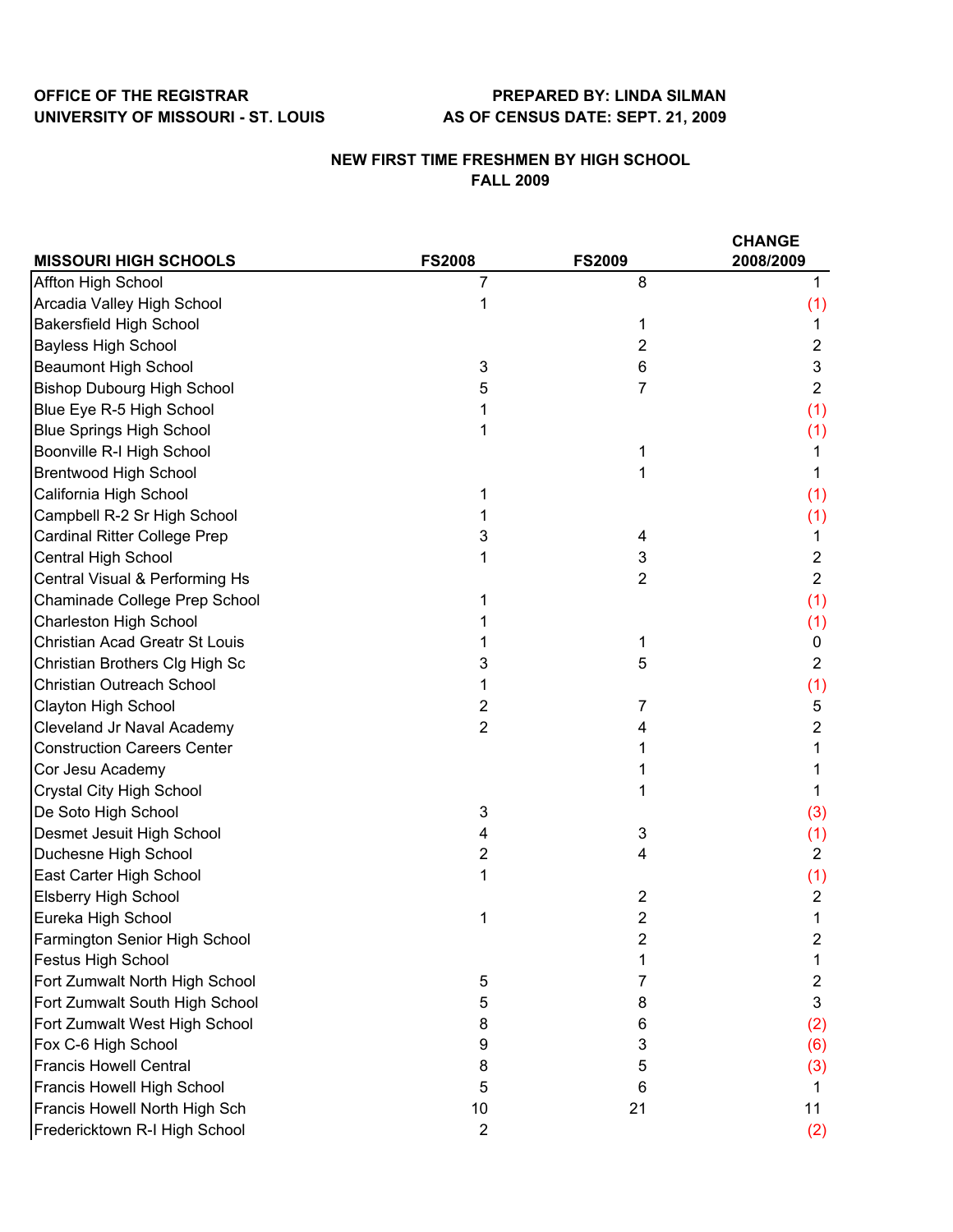| Gateway Institute Of Tech      | 6              | 10             | 4               |
|--------------------------------|----------------|----------------|-----------------|
| Hallsville High School         |                |                | (1)             |
| Hancock Place Sr High School   | 4              |                | (4)             |
| Hannibal Senior High School    |                | 1              | 1               |
| Hayti-R II Senior High School  | 1              |                | (1)             |
| Hazelwood Central Sr High Sch  | 9              | 19             | 10 <sup>°</sup> |
| Hazelwood East High School     | 5              | 4              | (1)             |
| Hazelwood West Senior High     | 15             | 15             | 0               |
| Herculaneum High School        | 1              | 1              | 0               |
| Hickman Mills High School      |                | 1              |                 |
| Hillsboro Senior High School   |                | 3              | $\overline{c}$  |
| Iberia High School             |                | 1              | 1               |
| Imagine College Prep           |                | 2              | $\overline{2}$  |
| Incarnate Word Academy         | 9              |                | (9)             |
| Jackson High School            |                | 1              |                 |
| Jefferson City High School     |                | 1              | 1               |
| Jennings Senior High School    | 3              |                | (3)             |
| John F Kennedy High School     |                |                | (1)             |
| Kingston High School           |                | 1              | 1.              |
| Kirkwood High School           | 4              | 6              | $\overline{2}$  |
| Ladue Horton Watkins High Sch  | 5              | 2              | (3)             |
| Lafayette High School          | 3              | 3              | $\mathbf 0$     |
| Laquey R-5 High School         |                |                |                 |
|                                |                |                | (1)             |
| Lebanon High School            |                |                | (1)             |
| Lincoln College Prep Academy   | 3              |                | (3)             |
| Lindbergh High School          | 6              | 8              | $\overline{2}$  |
| Louisiana High School          | 2              |                | (2)             |
| Lutheran High Sch St Chas Co   |                | 1              | 1               |
| Lutheran High School North MO  | 5              |                | (5)             |
| Lutheran High School South     | 4              |                | (4)             |
| Malvern B Clopton High School  |                | 2              | $\overline{2}$  |
| Maplewood-Richmond Hts Sr Hs   | 2              | 1              | (1)             |
| Marquette High School          | 5              | 5              | 0               |
| Mary Inst & St Louis Cntry Day |                | 1              |                 |
| McCluer High School            | 7              | 12             | 5               |
| McCluer North High School      | 13             | 13             | 0               |
| McCluer South Berkeley HS      | $\overline{2}$ | 1              | (1)             |
| McDonald County R-I Sr High Sc |                | 1              | 1               |
| Mehlville Senior High School   | 11             | 5              | (6)             |
| Metro Academic & Classical Hs  | 5              | $\overline{2}$ | (3)             |
| Miller Career Academy          | 2              | 5              | 3               |
| Naylor R-2 High School         |                |                | (1)             |
| Nerinx Hall High School        |                | 3              | $\overline{2}$  |
| New Life Christian Academy     |                |                | (1)             |
| New Life Christian School      |                |                | (1)             |
| Normandy Senior High School    |                | 4              | 3               |
| North County Christian School  |                |                | (2)             |
| North County High School       |                | 2              |                 |
| North County Technical School  | 4              | 9              | 5               |
| Northwest High School          | 4              | 5              |                 |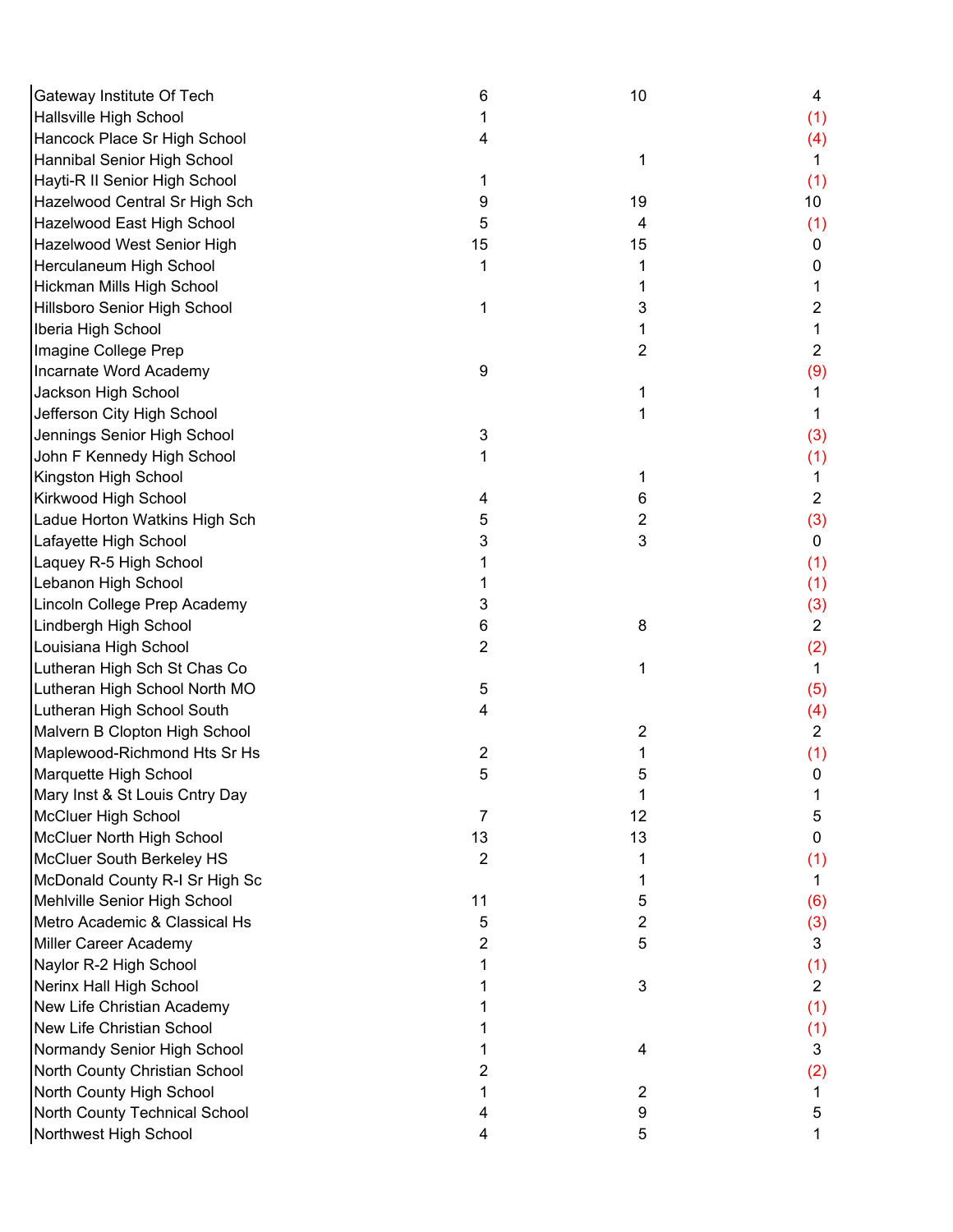| Notre Dame High School              |    | 1              | 1              |
|-------------------------------------|----|----------------|----------------|
| Oakville Senior High School         | 8  | 4              | (4)            |
| Orchard Farm Jr-Sr High School      |    | 3              | $\overline{c}$ |
| Owensville High School              |    | $\overline{2}$ | $\overline{2}$ |
| Pacific Senior High School          | 3  | 2              | (1)            |
| Palmyra R-I High School             |    | 1              | 1              |
| Parkway Central High School         |    | 6              | 6              |
| Parkway North High School           | 12 | 12             | 0              |
| Parkway South High School           | 5  | 7              | 2              |
| Parkway West High School            |    | 2              | 2              |
| Paseo Acad Of Fine & Perf Arts      |    | 1              | 1              |
| Pattonville High School             | 4  | 8              | 4              |
| Perryville High School              | 2  |                | (2)            |
| Poplar Bluff Senior High Sch        |    | 1              | 1.             |
| Raytown High School                 |    |                | (1)            |
| Raytown South High School           |    | 1              | 1              |
| Reeds Spring High School            |    |                | (1)            |
| Ritenour High School                |    | 14             | $\overline{7}$ |
| Riverview Gardens Sr High Sch       | 2  | 4              | $\overline{2}$ |
| Rockwood Summit High School         | 6  | 4              | (2)            |
| Rosati-Kain High School             | 2  | 5              | 3              |
| Saint Charles Sr High School        | 2  |                | (1)            |
| Saint Charles West High School      | 3  | 1              | (2)            |
| Saint Dominic High School           |    | 2              | 1              |
| Saint Elizabeth Academy             |    | 2              |                |
| Saint Francis Borgia Regl H S       |    | 2              | $\overline{c}$ |
| Saint John Vianney High School      |    | 3              | $\overline{2}$ |
| Saint Johns High School             |    |                | (1)            |
| Saint Joseph Academy                |    |                | 1.             |
| Saint Louis Univ High School        | 2  |                | (1)            |
| Saint Mary High School              | 4  |                | (3)            |
| Saint Pius X High School            |    |                | 1              |
| Seckman Senior High School          | 6  |                | (2)            |
| Sikeston High School                |    |                |                |
| Soldan Intl Studies High Sch        |    | 4              | 3              |
| South County Technical School       |    |                | (1)            |
| South Pemiscot High School          |    |                | (1)            |
| South Technical High School         |    |                | (1)            |
| Springfield Catholic High Sch       |    | 3              | 2              |
| Steelville R-III High School        |    | 1              | 1              |
| Sullivan C-2 High School            | 2  |                | (2)            |
| Sumner High School                  | 2  | 2              | 0              |
| Theodore Roosevelt High School      | 2  | 3              |                |
| <b>Tower Grove Christian School</b> | 2  |                | (1)            |
| <b>Trinity Catholic High School</b> | 1  | 6              | 5              |
| Troy Buchanan High School           | 3  | 4              | 1              |
|                                     |    |                |                |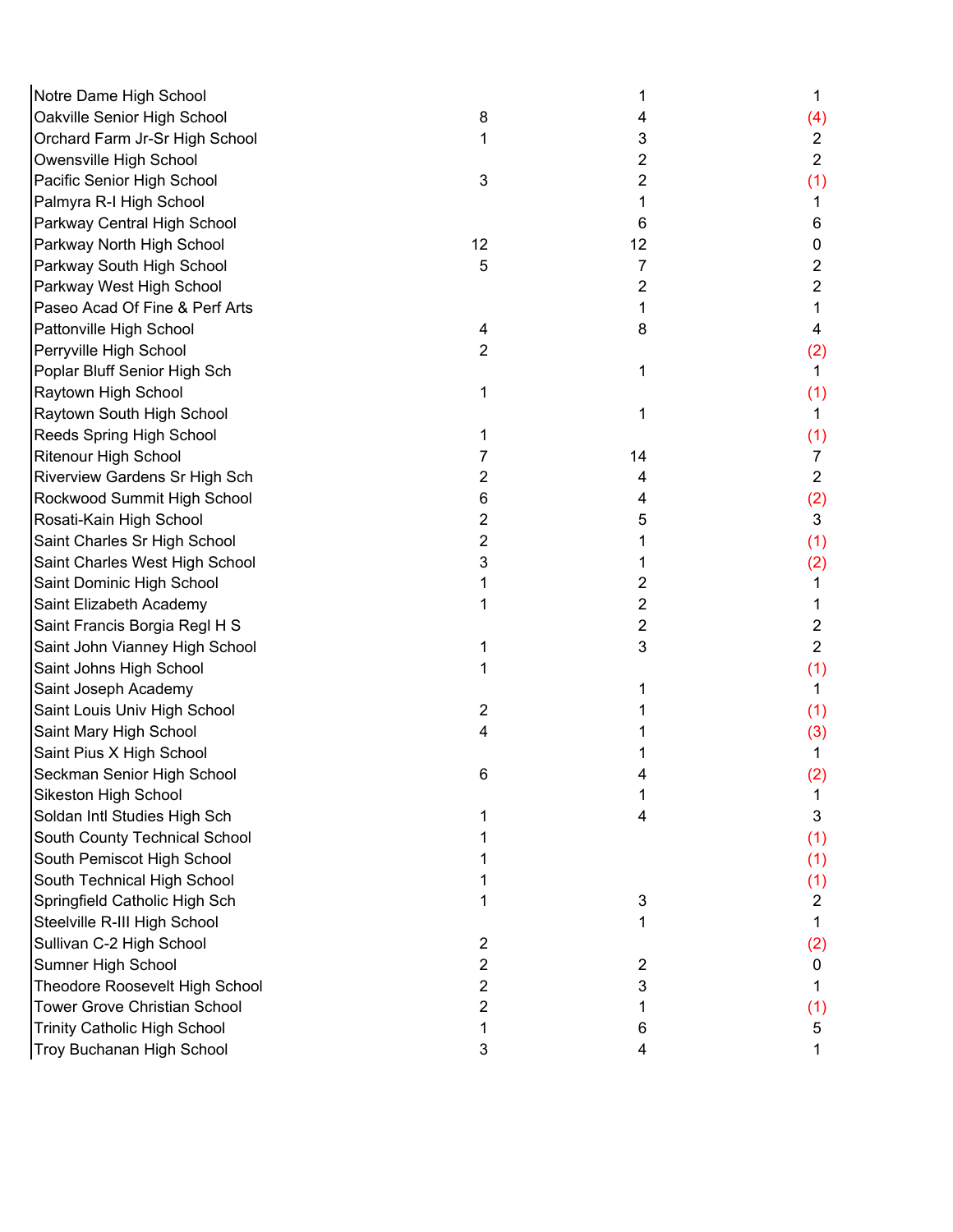| Union High School                   |     |     |      |
|-------------------------------------|-----|-----|------|
| Univ of Missouri Independ Stud      |     |     |      |
| University City High School         |     | 6   |      |
| Unknown Missouri High School        |     |     | (1)  |
| Ursuline Academy                    |     |     |      |
| <b>Valley Park Secondary School</b> |     |     |      |
| Van Buren High School               |     |     | (1)  |
| Vashon High School                  |     |     | (3)  |
| Warrenton High School               |     | 2   | 2    |
| Webster Groves High School          | 2   | 6   |      |
| Wentzville High School              |     |     |      |
| Wentzville Timberland High Sch      |     |     | (2)  |
| Westminster Christian Academy       |     |     | (1)  |
| Windsor High School                 | 11  |     | (11) |
| Winfield High School                | 2   |     | (1)  |
| <b>Wright City High School</b>      |     |     |      |
| <b>MISSOURI TOTAL</b>               | 376 | 426 | 50   |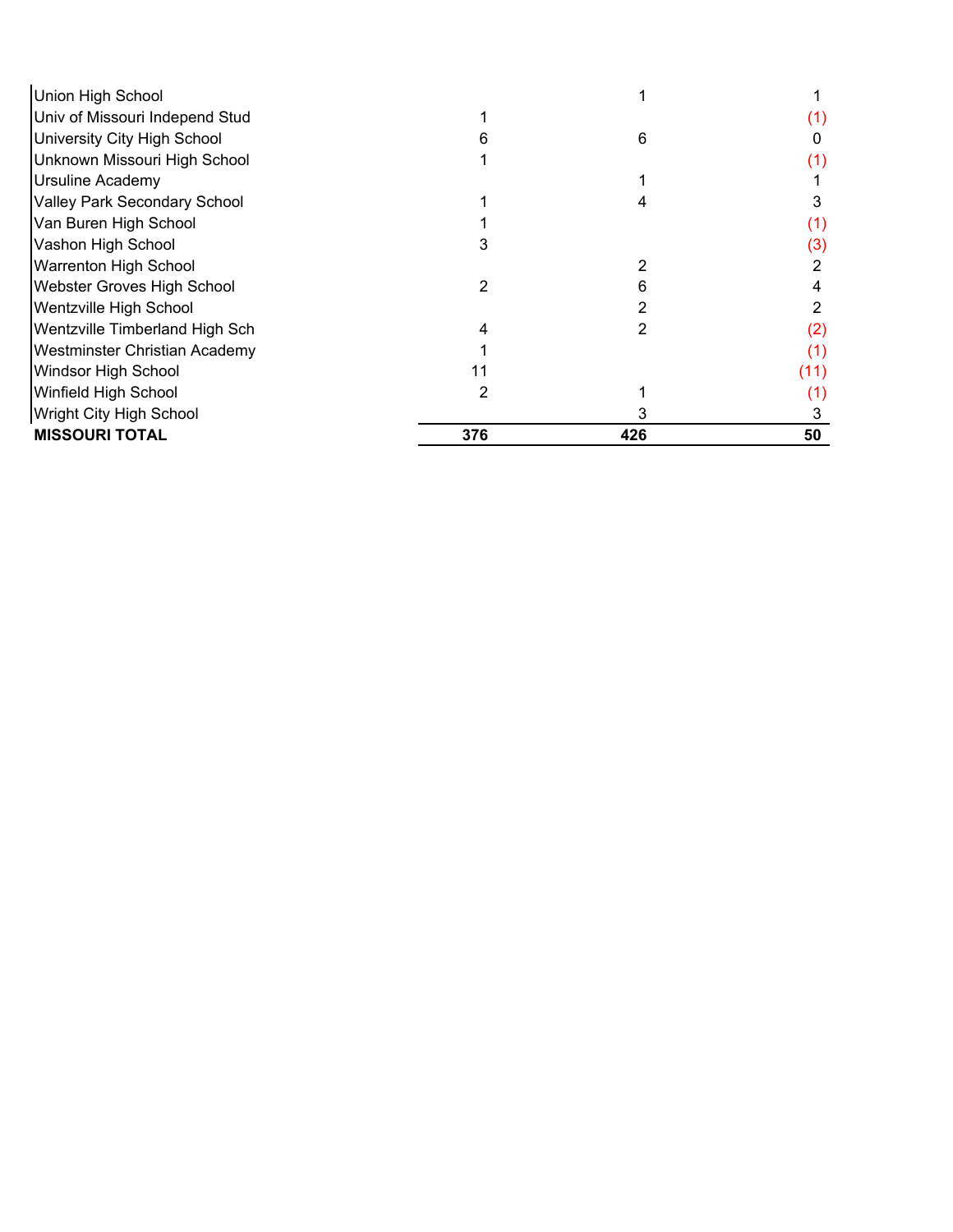| <b>ILLINOIS HIGH SCHOOL</b>           | <b>FS2008</b> | <b>FS2009</b>           | <b>CHANGE</b><br>2008/2009 |
|---------------------------------------|---------------|-------------------------|----------------------------|
| Althoff Catholic High School          |               | 1                       | 1                          |
| Alton High School                     | 1             |                         | (1)                        |
| <b>Belleville High School East</b>    | 1             | $\overline{2}$          | 1                          |
| Belleville Township H S West          | 2             | 2                       | 0                          |
| <b>Brussels Community High School</b> |               | 1                       |                            |
| Cairo High School                     |               |                         | (1)                        |
| Carterville High School               | 1             |                         | (1)                        |
| Civic Memorial High School            |               | $\overline{2}$          | $\overline{2}$             |
| Collinsville High School              |               | 1                       | $\mathbf 0$                |
| Columbia High School                  |               |                         | (1)                        |
| East Saint Louis Sr High Sch          |               | 1                       |                            |
| East St Louis Lincoln Sr HS           |               |                         |                            |
| Edwardsville Senior High Sch          | 1             |                         | (1)                        |
| Eureka High School                    |               |                         | (1)                        |
| Freeburg High School                  |               | $\overline{\mathbf{c}}$ | $\overline{c}$             |
| Glenwood High School                  |               | 1                       | $\mathbf 0$                |
| Governor French Academy               |               |                         | (1)                        |
| Granite City Senior High Sch          |               | 1                       | 0                          |
| <b>Highland High School</b>           |               | 1                       | 1                          |
| <b>Hillsboro High School</b>          | 1             |                         | (1)                        |
| Illiana Christian High School         |               | 1                       | 1                          |
| Joliet Township High Sch West         | 1             |                         | (1)                        |
| Maine West High School                |               | 1                       |                            |
| Maria High School                     |               | 1                       |                            |
| Mississippi Vly Christian Sch         |               |                         | 1                          |
| Nashville Community High Sch          |               |                         | (1)                        |
| <b>OFallon Township High School</b>   | 3             | 4                       | 1                          |
| Oswego East High School               |               |                         | (1)                        |
| Richwoods High School                 |               |                         | (1)                        |
| Rochester High School                 |               |                         | (1)                        |
| Roxana Senior High School             |               |                         | (2)                        |
| Siu East St Louis Charter Sch         |               | 2                       | 2                          |
| Southwestern High School              |               | 1                       | 1                          |
| <b>Streator Township High School</b>  | 1             |                         | (1)                        |
| <b>Triad High School</b>              |               | 1                       | 1                          |
| Waterloo High School                  |               | 2                       | 2                          |
| Williamsville High School             |               |                         |                            |
| <b>ILLINOIS TOTAL</b>                 | 25            | 31                      | 6                          |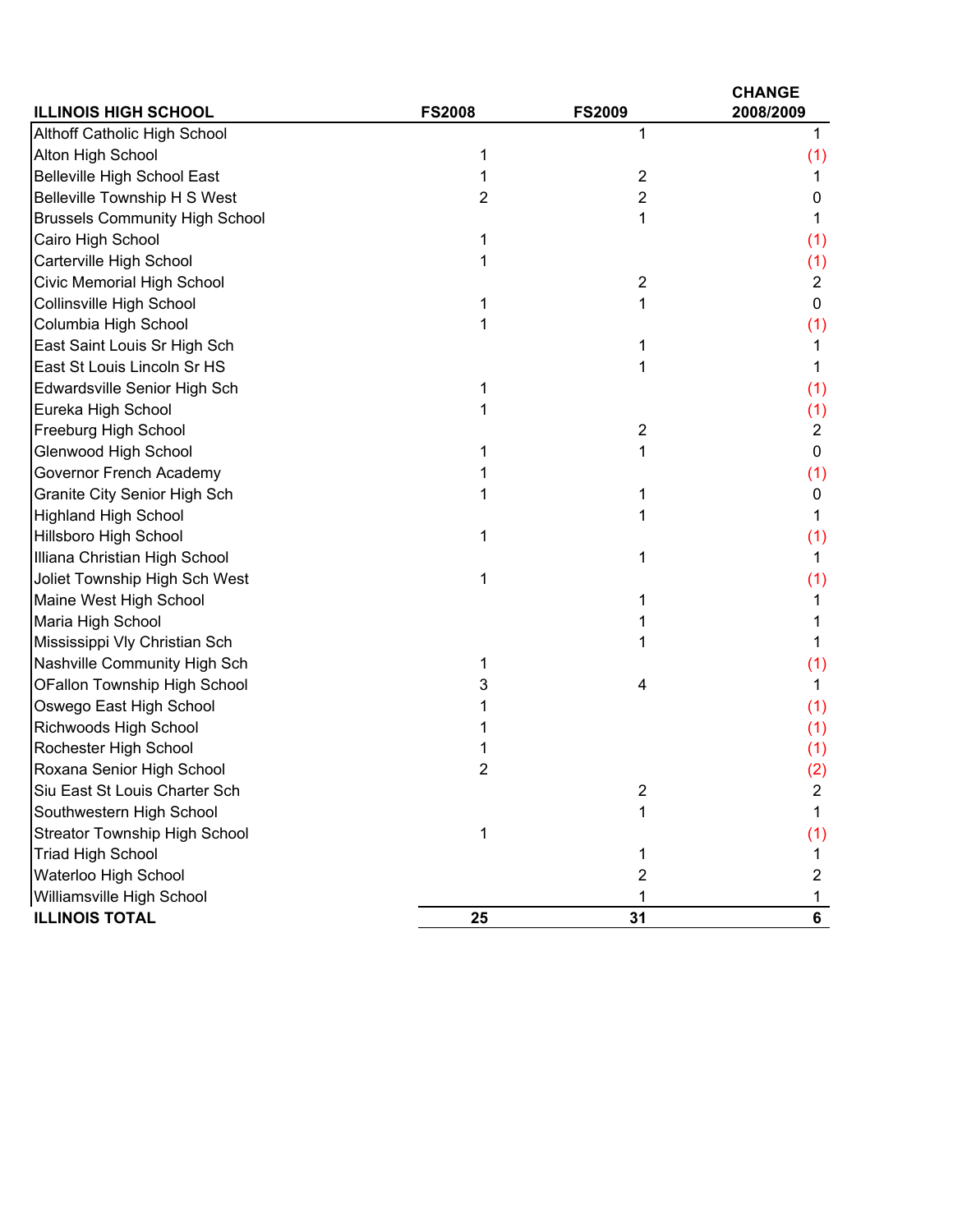| <b>OTHER-OUT OF STATE</b>        | 2008           | 2009 | <b>CHANGE</b><br>2008/2009 |
|----------------------------------|----------------|------|----------------------------|
| Alpha Omega Academy              |                |      |                            |
| Belle Chasse High School         |                |      |                            |
| <b>Campus High School</b>        |                | 1    |                            |
| <b>Central High School</b>       | 1              |      | (1)                        |
| Chamberlain High School          |                |      | (1)                        |
| Chattanooga Christian School     |                | 1    | 1                          |
| Chetek Senior High School        |                |      | (1)                        |
| Chopticon High School            |                |      | (1)                        |
| Conestoga High School            |                |      | (1)                        |
| Coppell Senior High School       |                | 1    | 1                          |
| <b>Culver Academies The</b>      |                |      | (1)                        |
| Division Independent Study       |                |      | (1)                        |
| Eastlake High School             |                |      |                            |
| <b>Elkmont High School</b>       |                |      |                            |
| Ferguson Christian School        |                |      |                            |
| Independent High School          |                |      |                            |
| Jordan High School               |                |      |                            |
| Kamiakin High School             |                | 1    |                            |
| McKinney High School North       |                |      | (1)                        |
| Midway High School               |                |      | (1)                        |
| Mount Vernon Sr High School      |                |      | (1)                        |
| Neenah High School               |                | 1    | 0                          |
| North High School                |                |      | (1)                        |
| Notre Dame High School           |                |      | (1)                        |
| Oldham County Senior High Sch    |                | 1    | 1                          |
| Omaha High School                |                |      | (1)                        |
| Pleasant Valley Cmty High Sch    |                |      | (1)                        |
| Pottsville High School           |                | 1    | 1                          |
| Redlands East Valley High Sch    |                |      | (1)                        |
| Riverside High School            |                |      | (1)                        |
| Roosevelt High School            |                |      | (1)                        |
| Roseville Area High School       | $\overline{2}$ |      | (2)                        |
| Rush-Henrietta Senior High Sch   |                | 1    |                            |
| Seaman High School               |                |      |                            |
| Sierra High School               |                |      |                            |
| Singapore American School        |                |      |                            |
| <b>Stillwater Area Senior Hs</b> |                |      | (1)                        |
| <b>Tri-County High School</b>    |                |      |                            |
| Turpin High School               |                |      | (1)                        |
| Uniontown Area Sr High School    |                |      | (1)                        |
| Wichita Falls High School        |                |      | (1)                        |
| OTHER-OUT OF STATE TOTAL         | 24             | 19   | (5)                        |